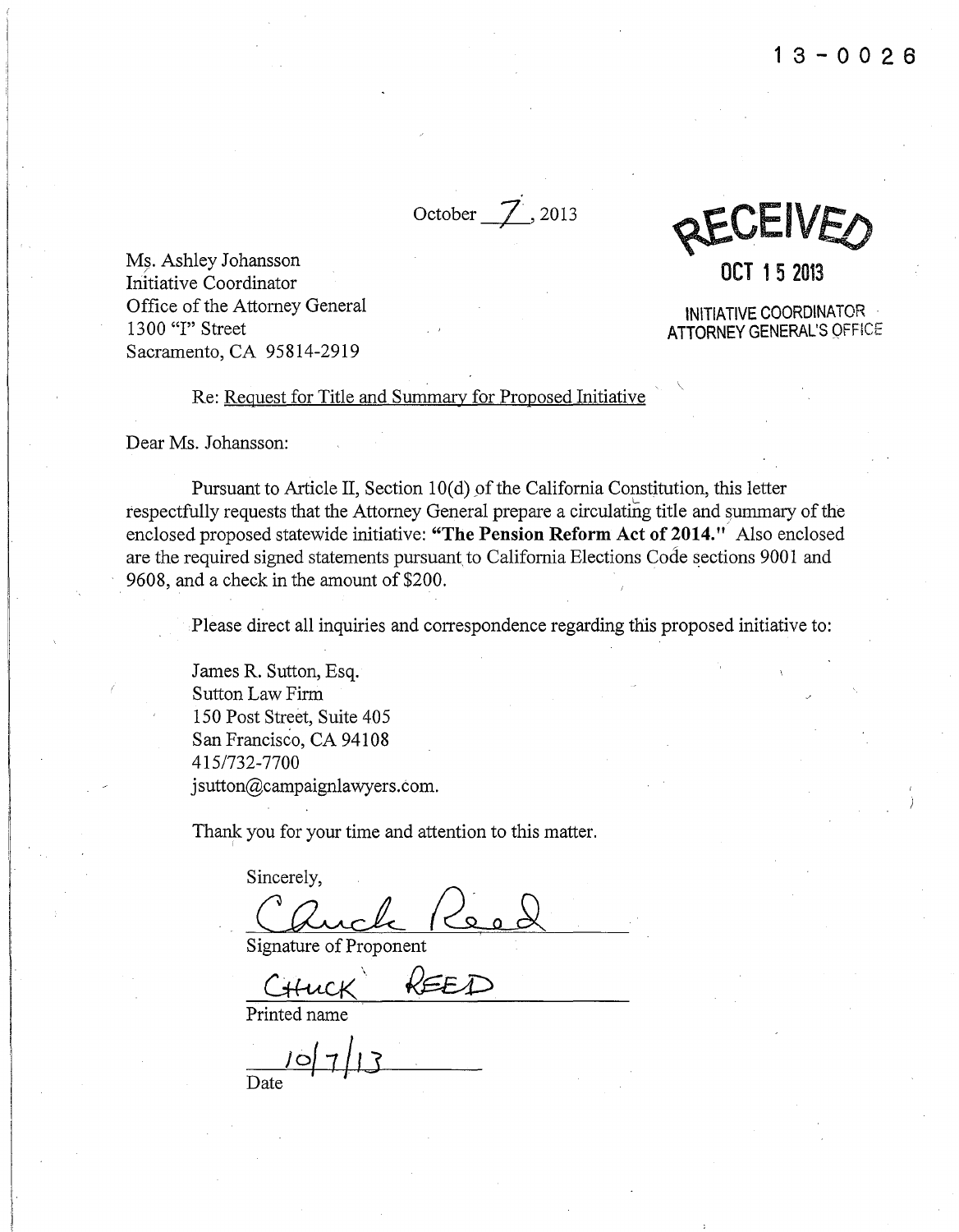Ms. Ashley Johansson Request for Title and Summary for Proposed Initiative **"The Pension Reform Act of2014"** 

 $\lambda$ 

ţ.

Signature of Proponent  $\frac{P_{\text{arrows}}}{\text{Printed name}}$   $\frac{10}{813}$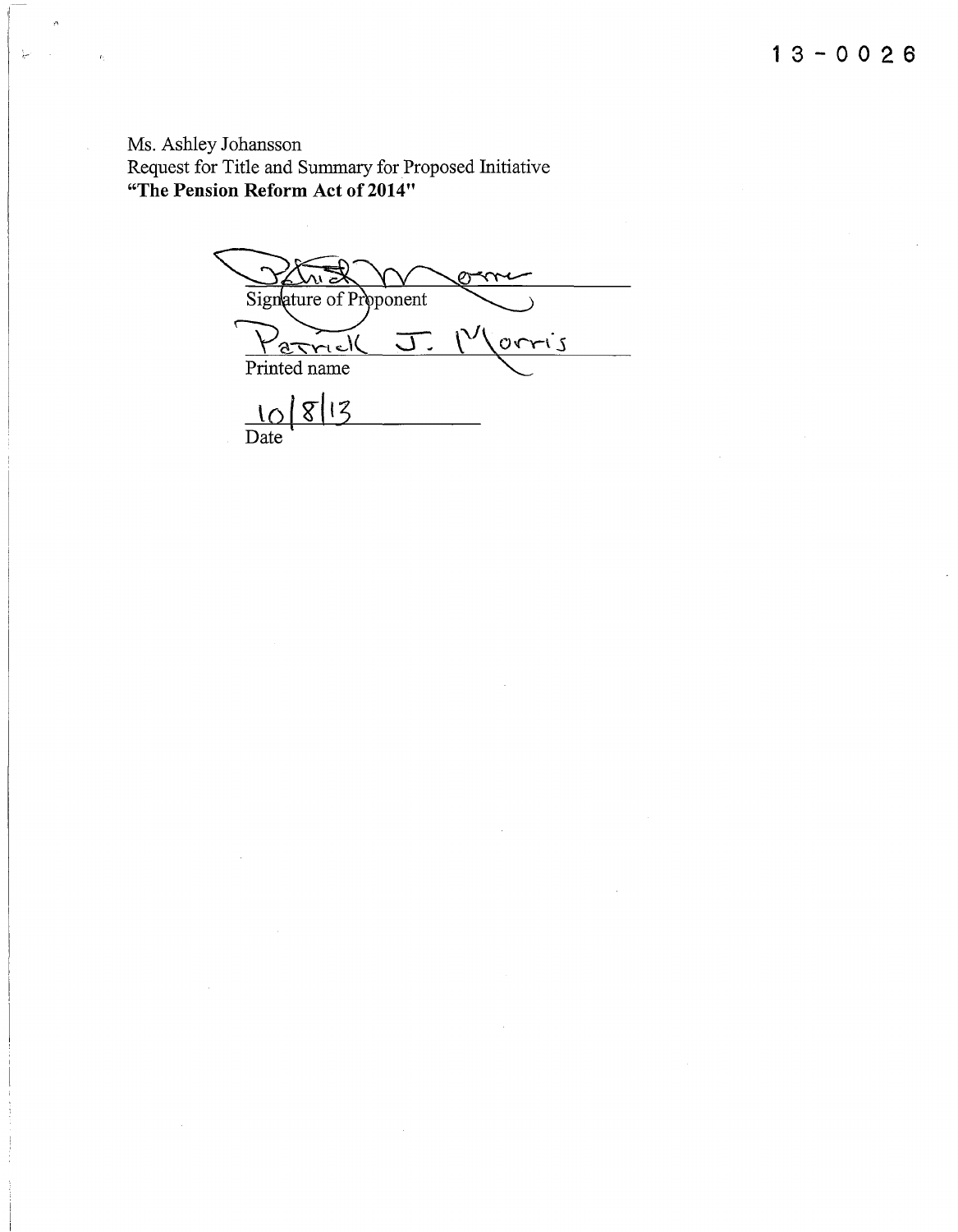Ms. Ashley Johansson Request for Title and Summary for Proposed Initiative **"The Pension Reform Act of 2014"** 

<u>William R Kompe</u>

Printed name

0 et 6, 2013

Date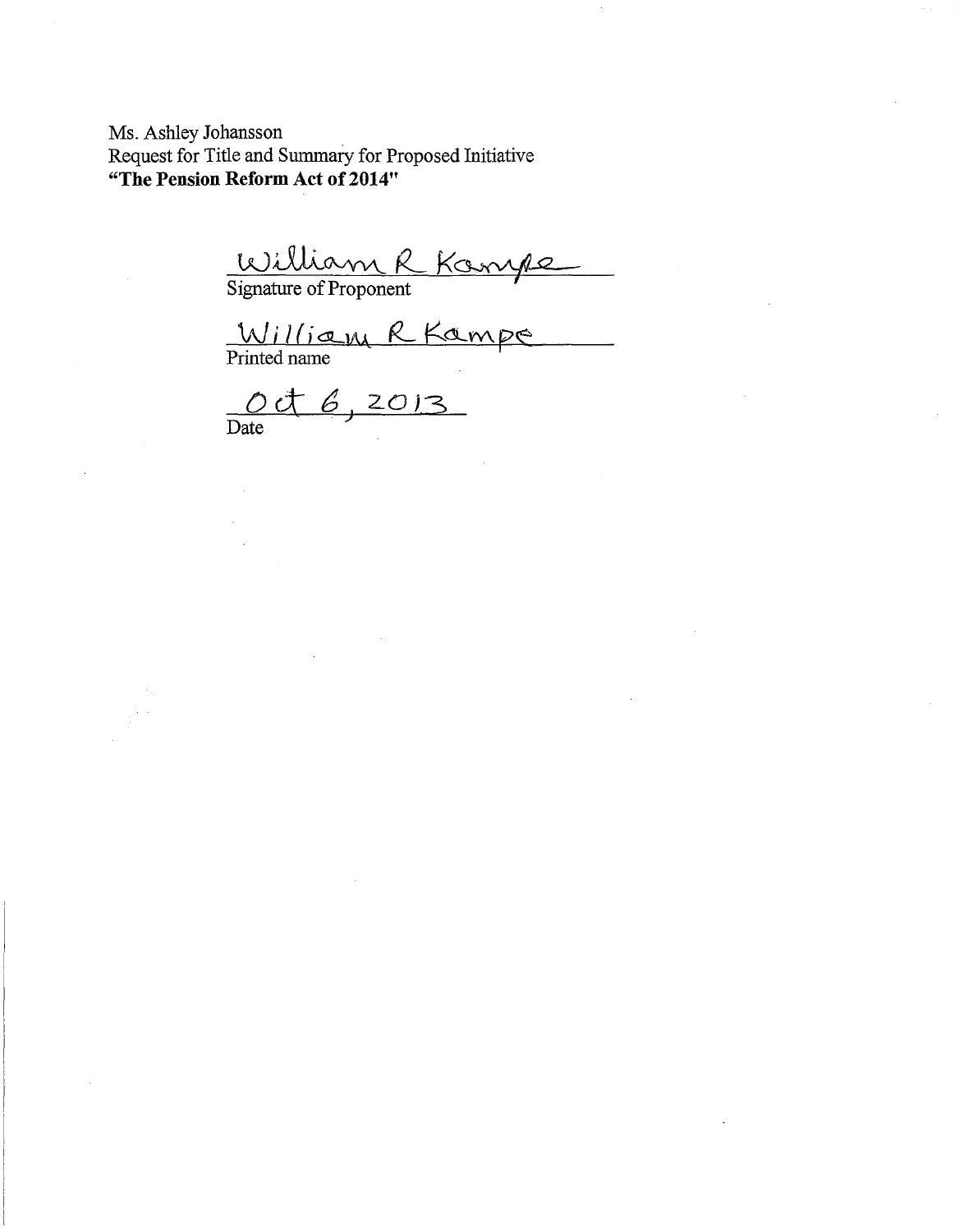Ms. Ashley Johansson Request for Title and Summary for Proposed Initiative **"The Pension Reform Act of2014"** 

Signature of Proponent

Tom Tait Printed name

 $\overline{\mathcal{S}}$  $\angle$ 

Date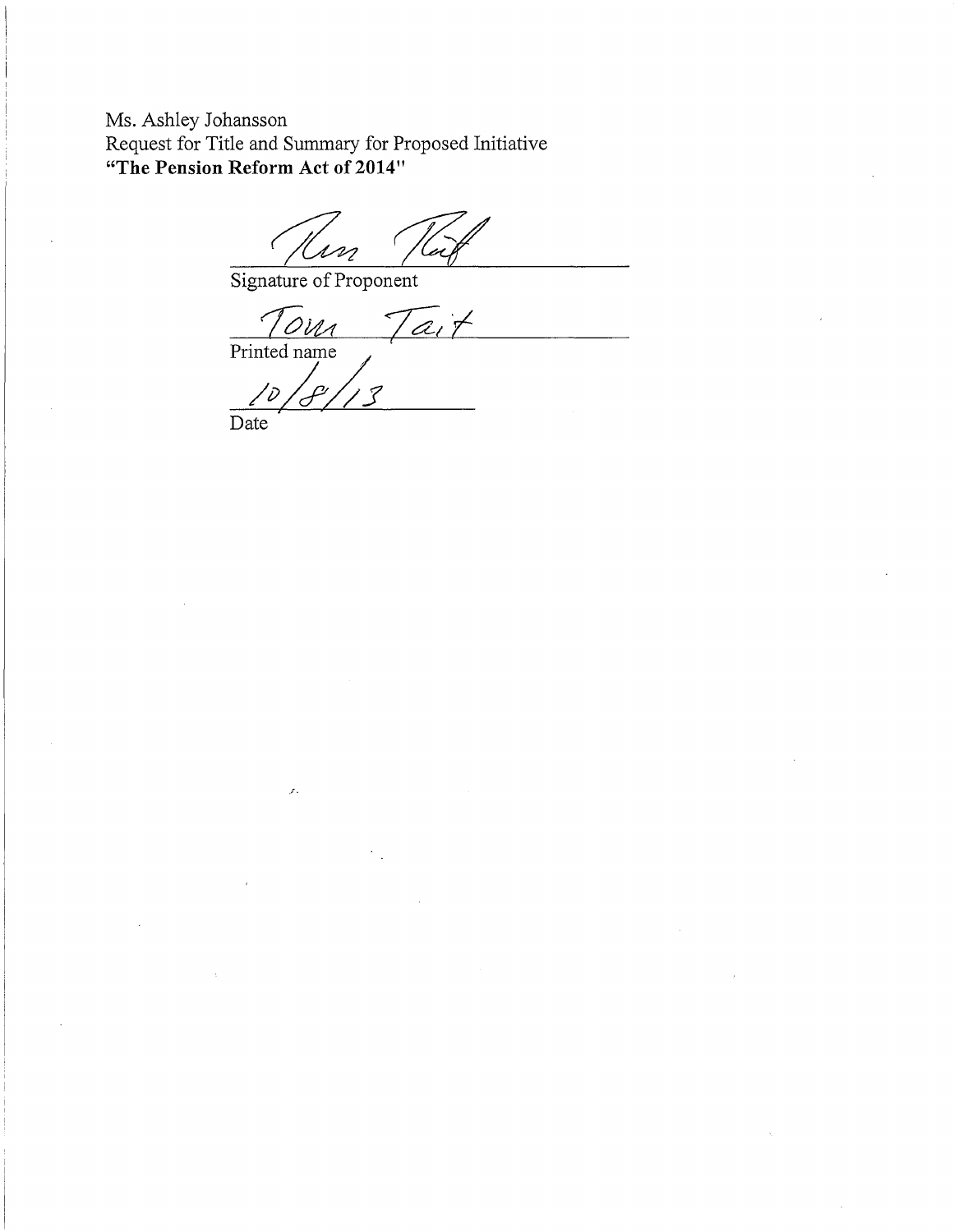Ms. Ashley Johansson Request for Title and Summary for Proposed Initiative **"The Pension Reform Act of 2014"** 

<u>i pl</u> Signature of Proponent

 $\mathcal{A}_{\frac{1}{2},\alpha}$ 

rinted name

*/()-* 7-/3' Date

 $\frac{1}{2} \frac{1}{2} \frac{1}{2}$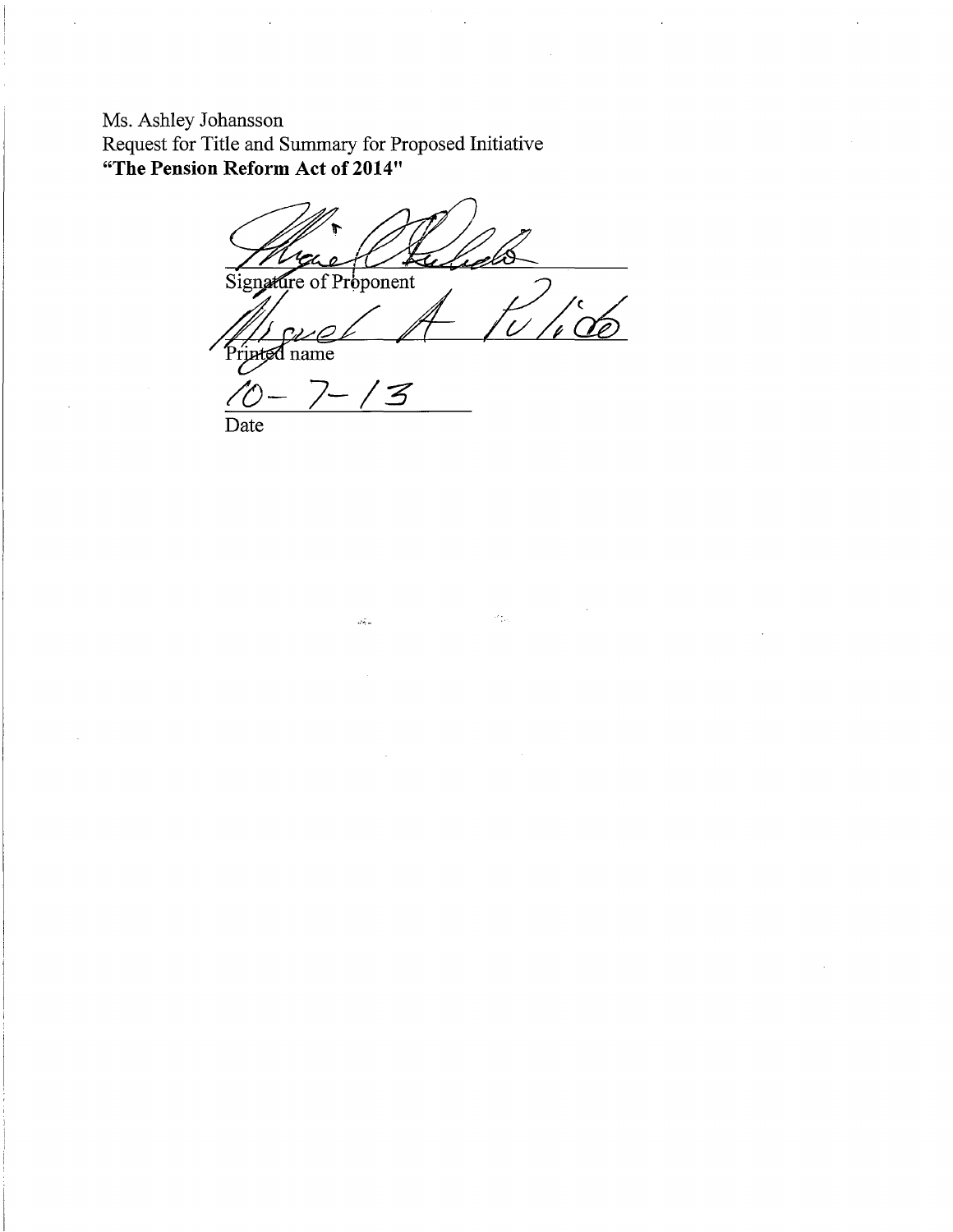### THE PENSION REFORM ACT OF 2014

# SECTION 1. TITLE.

This measure shall be known and may be cited as "The Pension Reform Act of 2014,"

#### SECTION 2. FINDINGS.

(a) Government has a responsibility to provide essential services that protect the safety, health, welfare, and quality of life enjoyed by all Californians. Government also has an obligation to be fair to its employees and ensure that its retirement benefit plans are sustainable, fiscally sound, and able to meet the commitments made to its employees and retirees.

(b) The cost of California's current government employee retirement benefits is threatening the government's ability to achieve these goals. California's government reform agency, the Little Hoover Commission, issued a report in February 2011 entitled "Public Pensions for Retirement Security." The report stated, "California's pension plans are dangerously underfunded, the result of *overly generous benefit promises, wisJiful thinking and an unwillingness to plan prudently.* " The Commission concluded that pension costs are impairing the government's ability to provide essential services, and without aggressive reforms, cities and counties will be forced to slash services, reduce other forms of compensation, and lay off more government employees. In fact, government empioyee retirement benefits are a primary factor behind the bankruptcies of the cities of Stockton and San Bernardino, and threaten dozens more jurisdictions with service-level insolvency. And if these problems continue to grow and become more widespread, government employees will be in peril of not receiving the retirement benefits they have earned.

(c) The current situation was not foreseen when the State Legislature passed Senate Bi11400, which granted retroactive pension increases to state employees in 1999. Back then, the California Public Employees Retirement System ("CalPERS"), the state's largest pension plan; estimated that state pension costs would not increase for a decade. Instead, according to CalPERS, the cumulative increase in state pension costs topped \$16 billion during that decade. In addition, the Stanford Institute for Economic Policy Research has estimated that unfunded state and local pension liabilities now exceed \$500 billion. These dramatic cost increases and unfunded liabilities are not simply due to the recession or drops in the housing and stock market several years ago, but are also attributable to inherent and systemic flaws in the government employee retirement benefits system. In a report issued in April 2013, CalPERS projected that retirement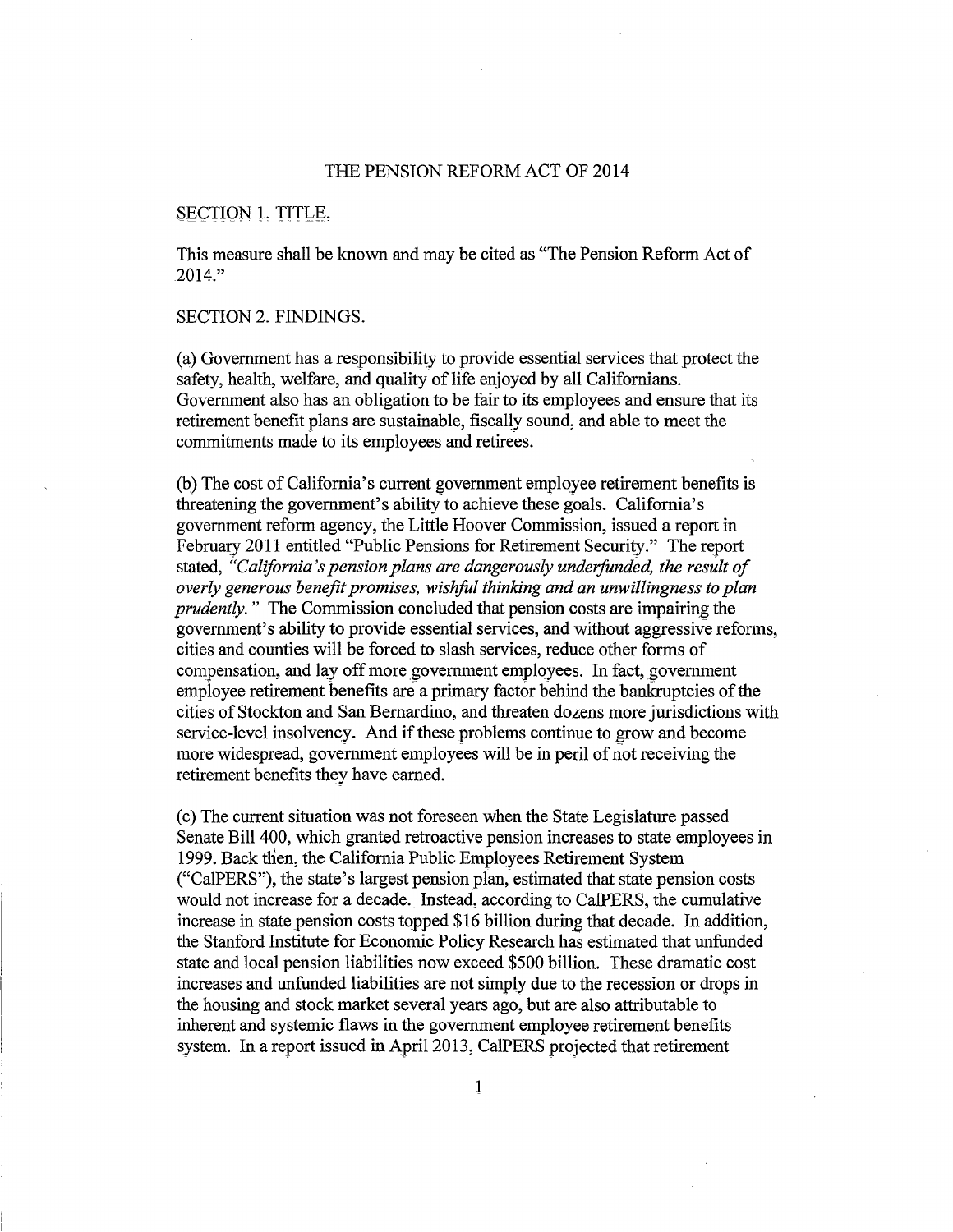contributions will rise by up to an additional 50 percent during the next seven years, creating a burden that will prove unbearable for many cities, counties and other local government agencies. The situation at the California State Teachers' Retirement System ("CalSTRS") is much worse. In September 2013, CalSTRS reported that, under currently accepted Governmental Accounting Standards Board standards, its pension plan was only 44.7 percent funded.

(d) This voter-sponsored measure is necessary because attempts to reform the system through legislation and other initiatives have been inadequate. Even though the Little Hoover Commission has confirmed that California cannot solve its pension problems without making prospective changes going forward for current employees, the pension reforms passed by the Legislature in 2012 did not include such necessary changes. In addition, more substantial pension reforms adopted by local governments are at-risk of being overturned by the courts due to a lack of clarity in the law. While private sector pension plans are governed by federal laws that allow the plan sponsors to prospectively change employee benefits and provide for specific remedies when the plans become financially distressed, some argue that the language in some California judicial decisions hold that the same standard does not apply to public pensions. Finally, the citizens of California strongly support pension reform and believe the 2012 state legislation did not fix the problem.

(e) This measure is fair and reasonable, serves an important public purpose, restores the integrity and stability of government pension systems, and is necessary to preserve and protect the safety, health and welfare of the people of California, for the following reasons:

(1) This measure allows government employers and voters to modify pension and retiree healthcare benefits and to increase employee contributions in future collective bargaining agreements for future years of service, while protecting benefits previously earned.

(2) Under federal law for private sector pension funds, pension plans are allowed to modify benefits for future years of service and are required to develop a plan for corrective action when they are underfunded. This measure would apply similar standards to government employee pension and retiree healthcare plans, allowing financially distressed government employers to make necessary modifications and requiring agencies administering the plans to implement such modifications.

(3) This measure provides long-term stability to retirement benefit programs by providing comprehensive standards that permit government employers to make and implement necessary modifications to pension and retiree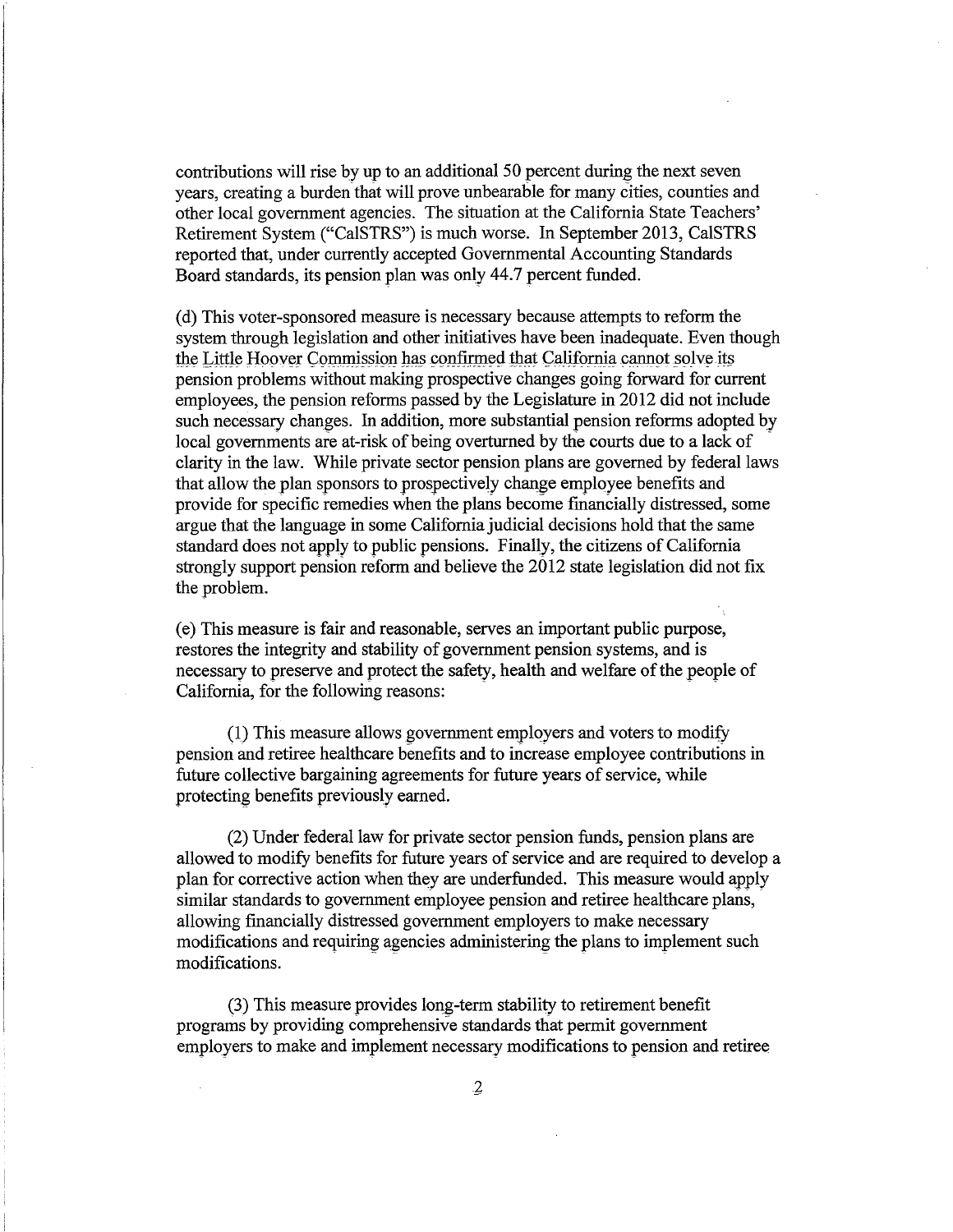healthcare plans that will provide fiscal sustainability for the government employer, require implementation of such modifications by agencies administering such plans, and give the courts clear direction on how to adjudicate such important public policy goals.

(f) Therefore, to enable the people of California to meet the \_goals outlined above, to prevent them from being encumbered with additional unsustainable burdens, and to protect government employees and retirees, this measure amends the Constitution of the State of California.

SECTION 3. PURPOSE AND INTENT.

The People hereby enact this measure:

(a) To amend the Constitution of the State of California to enable the people of California to take those actions necessary to attain fiscal sustainability and provide fiscally responsible and adequately funded pension and retiree healthcare benefits for all government employees and retirees.

(b) To create an explicit constitutional amendment to Article I, Section 9 of the California Constitution.

(c) To prevail and control over any conflicting provisions in the California Constitution, California Government Code or-other provision of California law.

(d) To supersede the portions of the California Supreme Court decisions in *Kern v. City of Long Beach* (i 94 7) 29 Cal.2d 848, *Miller* v. *California* (1977) 18 Cal.3d 808, and their progeny which have been construed as limiting the ability to prospectively modify pension and retiree healthcare benefits for work not yet performed by government employees.

(e) To authorize state and localgovernments to exercise their authority, including the exercise of their inherent police powers, to provide and protect essential government services, consistent with the United States Constitution.

(f) To provide clear and reasonable guidelines to all California courts, government employers and retirement plan administrators to address these serious pension and retiree healthcare benefit cost and underfunding problems in a manner consistent with the United States Constitution's contract, takings, equal protection and due process provisions.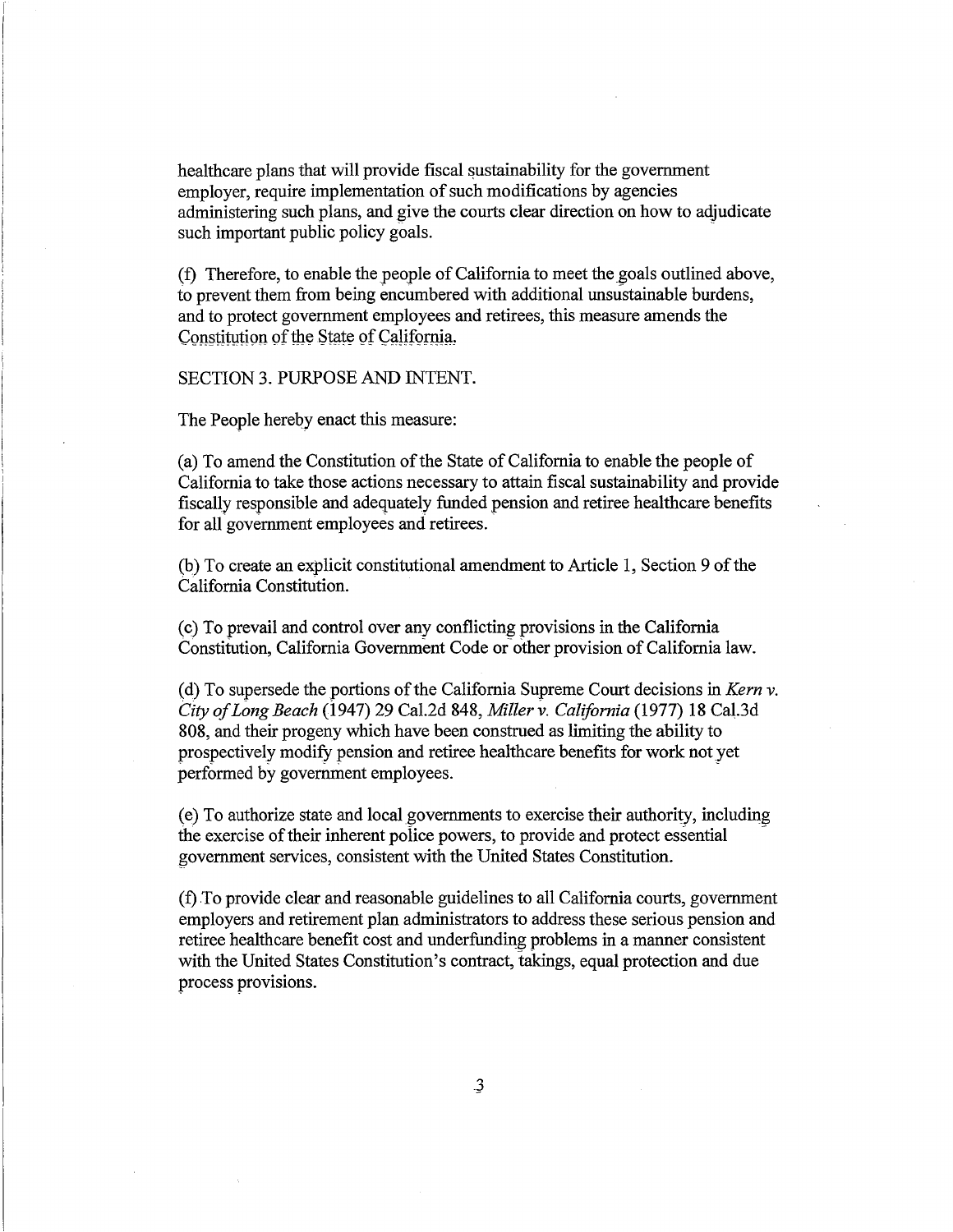(g) To protect pension and retiree healthcare benefits based on work already performed, while allowing reasonable modifications to such benefits for future services.

SECTION 4. AMENDMENTS TO CALIFORNIA CONSTITUTION

Section 9 of Article I of the California Constitution is amended to read:

A bill of attainder, ex post facto law, or law impairing the obligation of contracts may not be passed. *Section 12 of Article VII of the Constitution is deemed not to impair the obligation of contracts.* 

Section 12 is added to Article VII of the California Constitution, to read:

*Public Employee Retirement Benefits and Obligations* 

*SEC. 12(a)(l) From the effective date of this Section, to the extent any government employer corifers its current employees with vested contractual rights to pension or retiree healthcare benefits of any kind, such rights shall be earned and vested incrementally, only as the recipient employee actually performs work, and only in proportion to the work performed, subject to the vesting periods established by the applicable plan.* 

*(2) Nothing in this subsection shall affect pension or retiree healthcare benefits*  earned and accrued for work already performed by employees or retirees.

*(b) For any government employee hired after the effective date of this Section, to*  the extent any government employer confers these employees with vested *contractual rights to pension or retiree healthcare benefits of any kind, such rights shall be earned and vested incrementally, only as the employee actually performs work, and only in proportion to the work performed, subject to the vesting periods established by the applicable plan.* 

*(c) Any action by a government employer, labor agreement or voter initiative prior to the effictive date of this Section shall not be found to have created a vested contractual right to future pension or retiree healthcare benefits before such work is performed by employees, unless the specific language of the underlying action, agreement or initiative expressly states that such benefits are*  vested or are otherwise irrevocable.

*(d) Nothing in this Section shall be construed as coriferring or vesting any rights or benefits on government employees not expressly granted by the government employer.*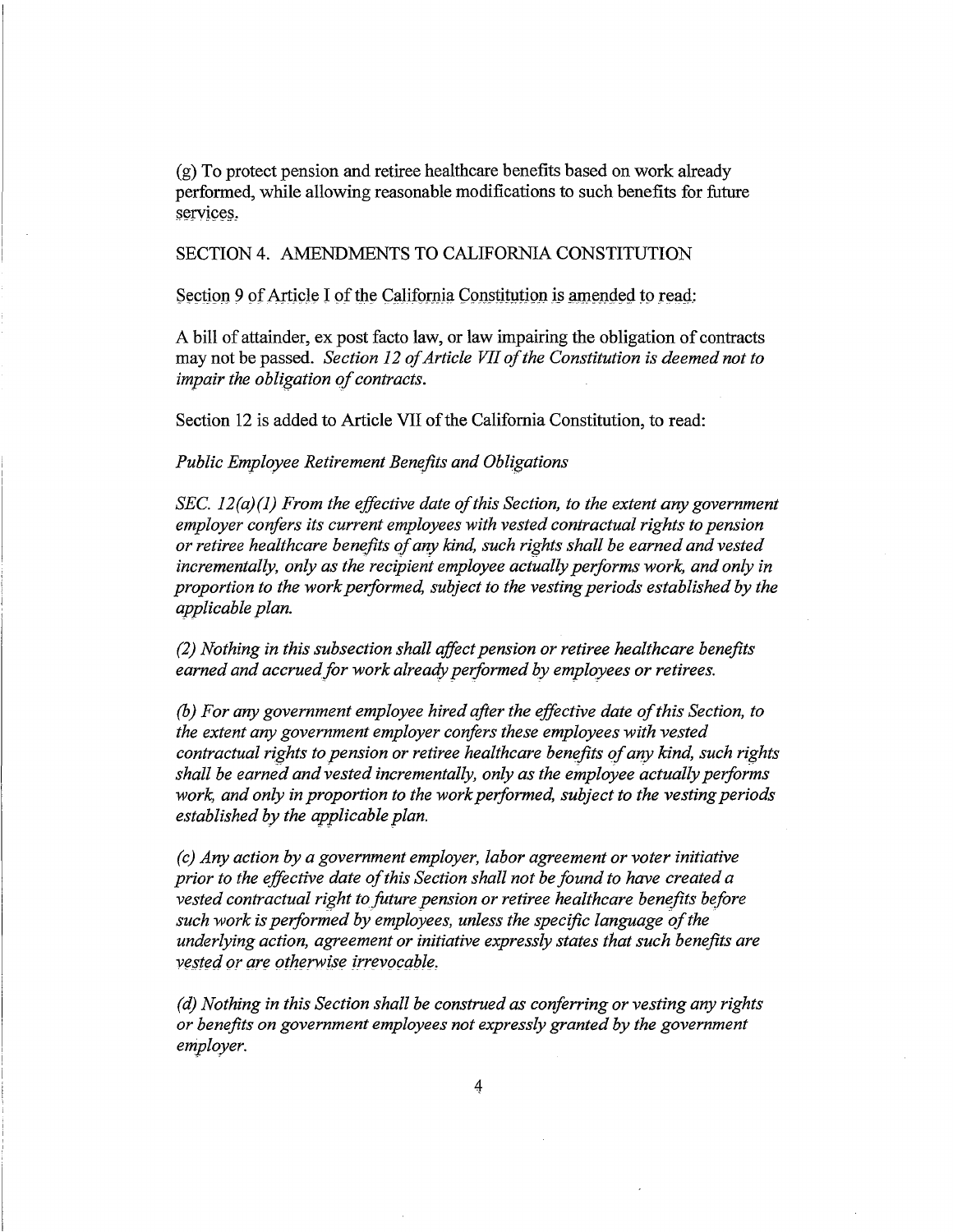*(e) The terms of a pension or retiree healthcare benefit plan for work not yet performed may be amended through a labor agreement, an action by a legislative body, or an initiative, referendum or other ballot measure initiated by the voters or by a legislative body. Any such amendments to pension or retiree healthcare benefits made by a legislative body, whether by legislation or by placing a measure on the ballot, shall comply with applicable collective bargaining laws.* 

(f) *Courts shall have exclusive jurisdiction to consider and adjudicate all disputes regarding laws relating to pension or retiree healthcare benefits enacted or proposed through an initiative, referendum or other ballot measure.* 

*(g)(1) Nothing in this Section shall alter any provisions of a labor agreement in effect as of the effective date of this Act, but this Section shall apply to any successor labor agreement, renewal or extension entered into after the effective*  date of this Act.

*(2) Any provision of a labor agreement executed within 12 months before the effoctive date of this Act which is inconsistent with any provision of this Act shall be invalid* if *a court determines by a preponderance of evidence that such provision of the labor agreement was entered into for the purpose of avoiding this*  $Act.$ 

*(3) For the purposes of this subsection, there shall be a rebuttable presumption that any labor agreement renewed or extended more than 6 months before its expiration date during the 12-month period before the effective date of this Act*  was entered into for the purpose of avoiding this Act.

*(h) The amount employees are required to pay for pension or retiree healthcare benefits is a component of an employee's compensation package, and may be amended through a labor pgreement, an action by a legislative body, or an initiative, referendum or other ballot measure initiated by the voters or by a legislative body.* 

*(i)(1)* If *a government employer finds its pension or retiree healthcare plan is substantially underfunded and is at risk of not having sufficient funds to pay benefits to retirees or future retirees, or declares a fiscal emergency because the financial condition of the government employer impairs its ability io provide essential government services or to protect the vital interests of the community, the government employer, in addition to its current powers and the powers set out in this Section, shall have the authority to implement one or more of the following*  actions for all employees, within the limits of the United States Constitution: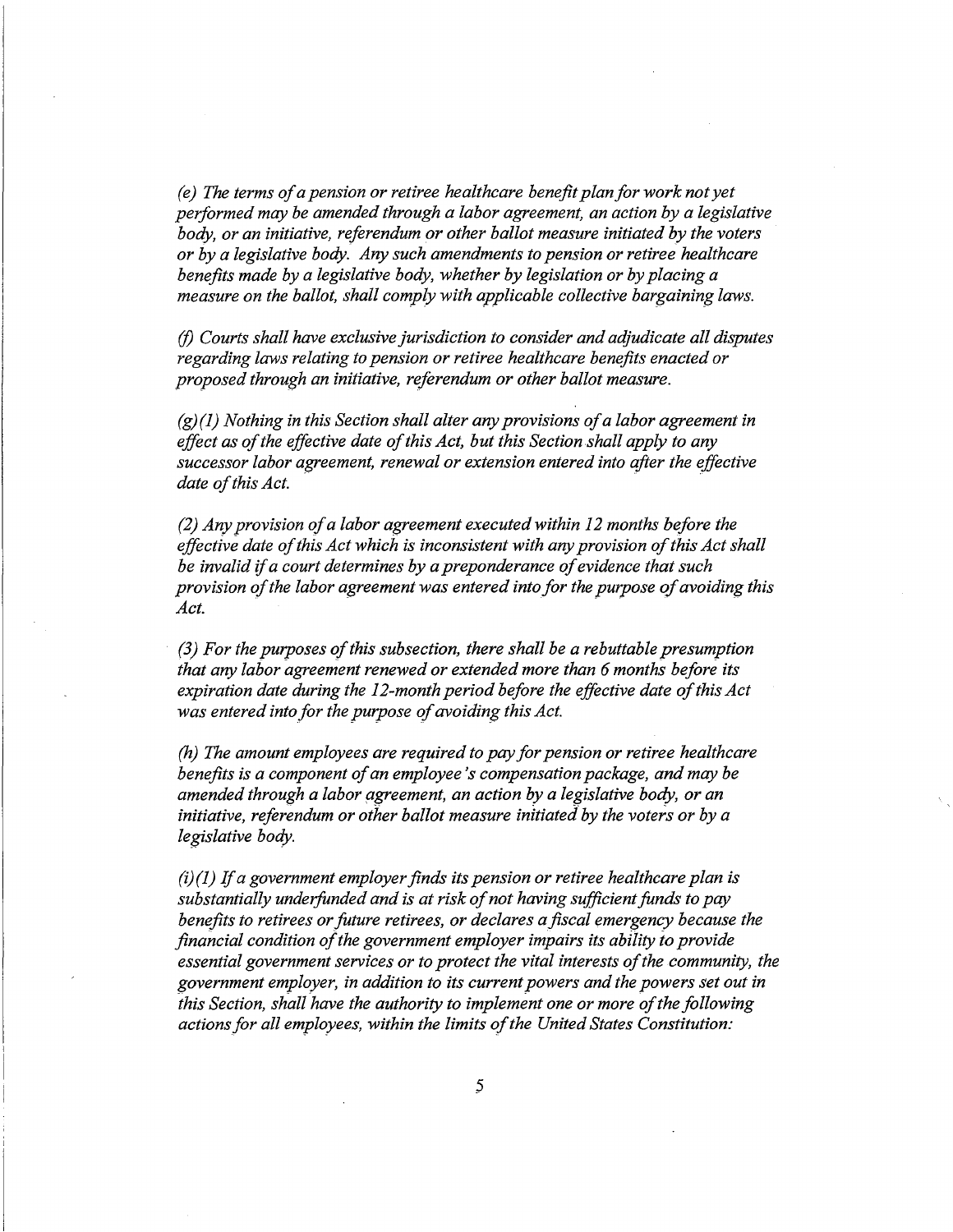*(i) Reduce the rate of accrual for pension or retiree healthcare benefits to be earned in the future.* 

*(ii) Reduce the rate of cost of living adjustments for pension or retiree healthcare benefits to be made in the future.* 

*(iii) Increase the retirement age for payment of pension or retiree healthcare benefits to be earned in the future.* 

*(iv) Require employees to pay a larger share of the cost of pension or retiree healthcare benefits.* 

*(v) Other reductions or modifications of pension or retiree healthcare benefits agreed upon during collective bargaining.* 

*(2)* If *a government employer takes any of the actions described in this subsection, such actions shall apply only to work performed by employees after the date on which the government employer takes such actions.* 

*(3)* If *such actions are within the mandatory scope of collective bargaining, they shall be submitted to collective bargaining.* If *the government employer and represented employees do not reach an agreement within 180 days, the government employer shall have the authority to implement such actions. Retirement plan administrators shall be required to implement changes as directed by the government employer unless ordered otherwise by a court.* 

*(4) The government employer shall make factual findings establishing that such actions are reasonable and necessary to serve an important public purpose and are consistent with the United States Constitution and the California Constitution, as modified by this Act.* 

*(5) Any such actions may be subsequently amended to take into account changes in circumstances, subject to the process established in this Section.* 

*(j)(1) For any pension or retiree healthcare plan with assets equaling less than 80 percent of the plan's liabilities, as calculated by the plan's actuary using generally accepted accounting principles, the government employer shall prepare a pension or retiree healthcare stabilization plan.* 

*(2) The pension or retiree healthcare stabilization plan shall specify actions designed to achieve 100 percent funding of the plan within 15 years while preserving basic government services. Such plan shall identify (i) the benefits to be modified,* if *any, (ii) the additional costs to be incurred by employees,* if *any,*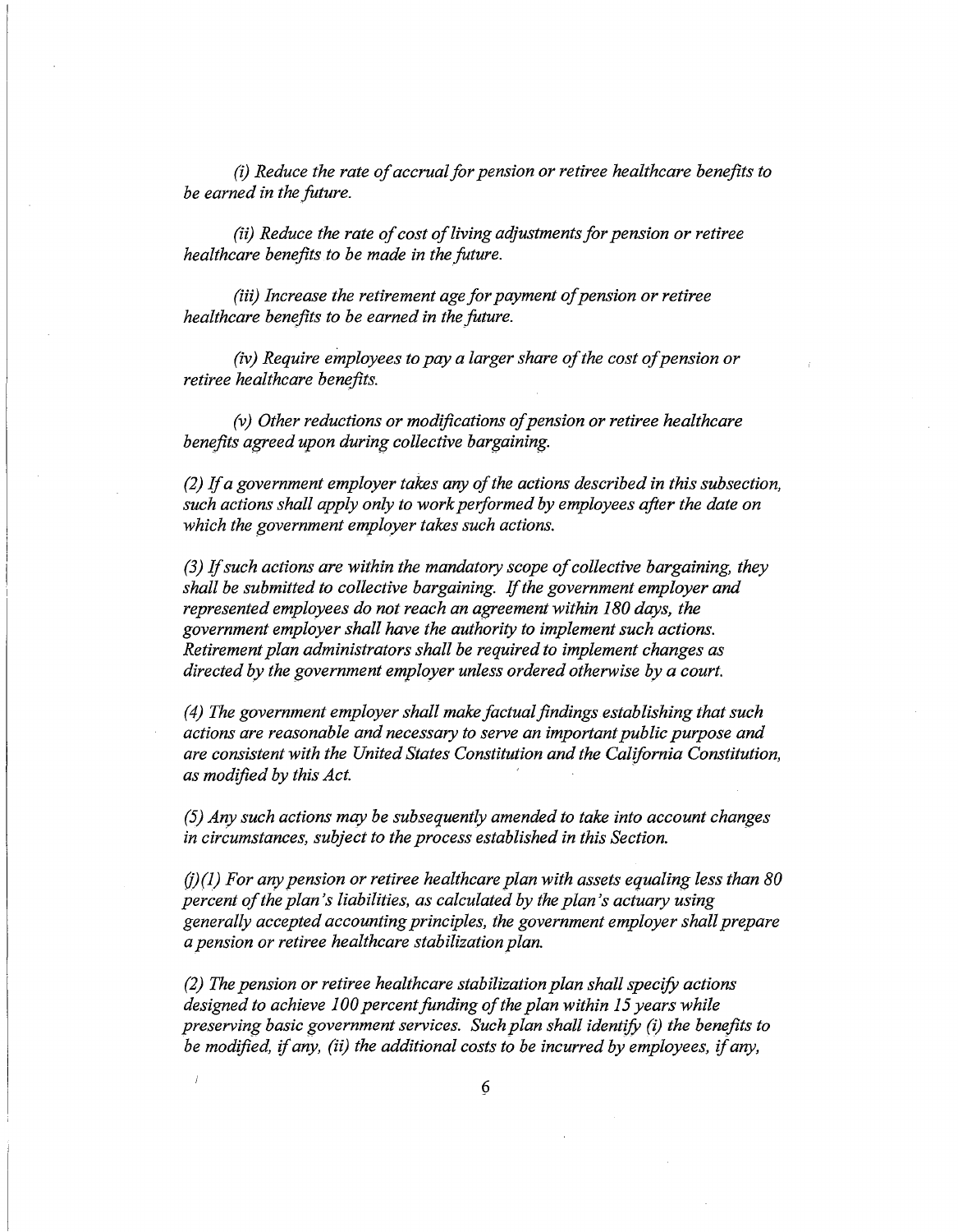*(iii) the additional costs would be incurred by the government employer,* if *any, (iv) the specific funding sources that to be used to pay for such additional costs,*  (v) the investment return rates needed to be achieved to obtain such funding level, *as well as information regarding the historical rates of return earned by the applicable plan, and (vi) the impact of any existing pension obligation bonds issued by the government employer, and any additional actions that may be needed to pay off such bonds.* 

*(3) The pension or retiree healthcare stabilization plan shall be published for public review within 180 days of receiving an actuarial valuation from the retirement plan administrator on the funding status of the pension or retiree healthcare plan.* 

*(4) The government employer shall hold a public hearing to receive public input and formally accept the pension stabilization plan within 270 days of receiving an actuarial valuation from the retirement plan administrator on the funding status of the plan.* 

*(5) Each year thereafter the government employer shall follow the process established in this Section until the pension or retiree healthcare plan's actuary reports that the pension or retiree healthcare plan is at least 100 percent funded.* 

*(k) When a government employer modifies, freezes or terminates a pension or retiree healthcare plan, the government employer's obligation to ensure payment for all employee benefits accrued prior to the date of such action shall ·continue. For such modified, frozen or terminated plans, the retirement plan administrator shall use the same discount rate applied to the plan administrator's unmodified plans when establishing contribution rates and shall not impose a penalty or premium on such plans. The government employer and employees shall maintain responsibility for all unfunded liabilities in such plans in accordance with the terms of the labor agreement between the government employer and employees, and shall make amortization payments using the same methodologies that govern the retirement plan administrator's other plans. This provision shall not apply to the obligations of government employers which are dissolving.* 

(l) *The power to amend the terms of a pension or retiree healthcare benefit plan as allowed under this Section may not be prohibited or limited by labor agreement, statute, resolution, ordinance, or any other act by an executive, legislative body, pension board, or any other governmental entity.* 

*(m) Every government employer and pension board shall promptly implement and enforce all provisions of this Act.*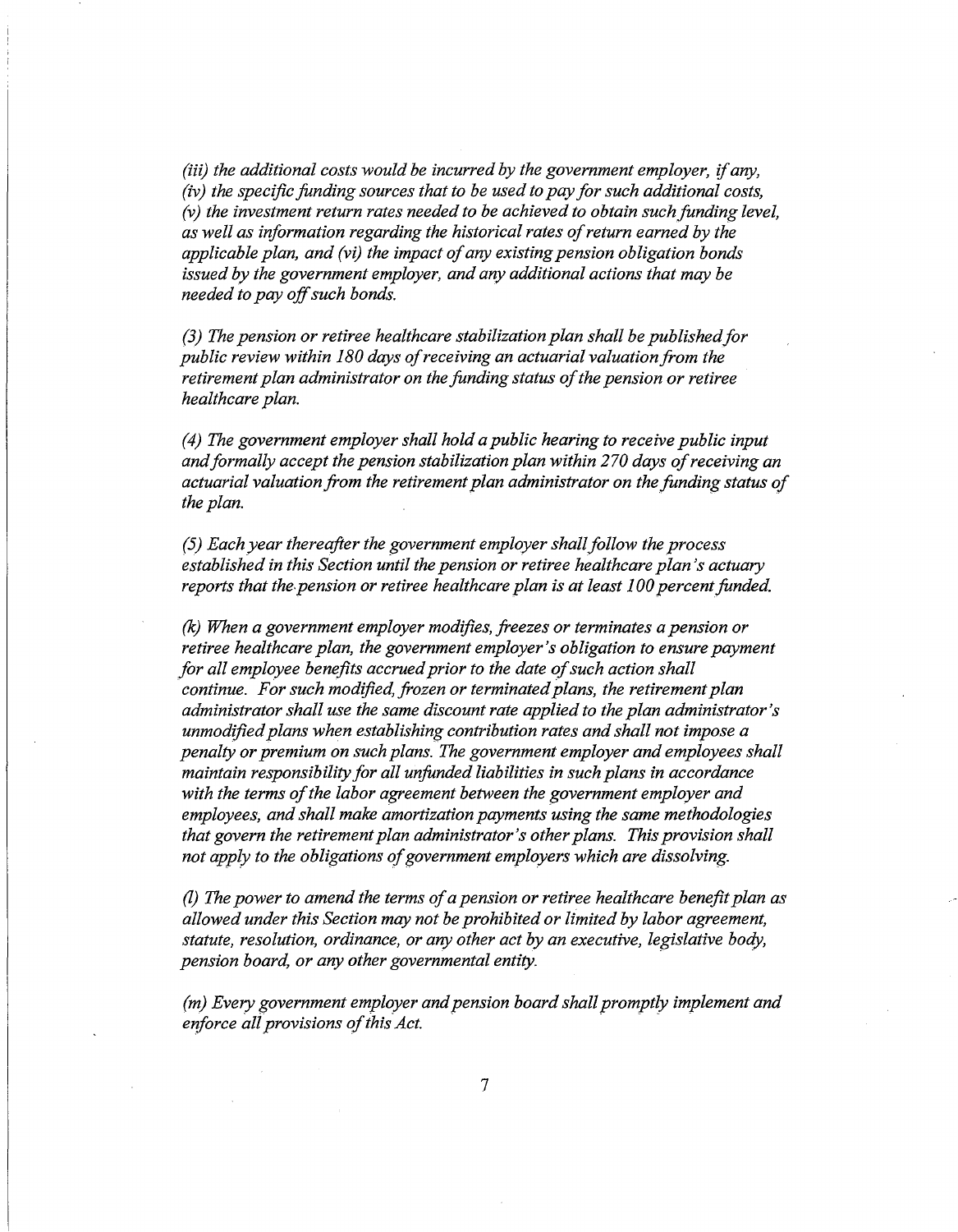*(n)* Should it be determined that any provision of this Act is in conflict with any *other provision of the California Constitution, the California Government Code or any other provision of California law, the provisions of this Act shall prevail and control.* 

*(o) As used in this Section, the following definitions shall apply:* 

*(1)* "Act" shall mean the Pension Reform Act of 2014.

*(2) "Government employee" and "employee" shall mean an employee, officer or elected official of a government employer who is entitled to receive pension or retiree healthcare benefits.* 

*(3) "Government employer" and "employer" shall mean the state or a political subdivision of the state, including but not limited to counties, cities, charter counties, charter cities, charter city and counties, school districts, special districts, boards, commissions, the Regents of the University of California, California State University, and agencies thereof. For the purposes of this section, the Legislature shall serve as the government employerfor the members of the California State Teachers Retirement System.* 

*(4) "Labor agreement" shall mean a memorandum ofunderstanding, collective bargaining agreement, contract or similar agreement entered into between a government employer and a recognized employee organization representing government employees.* 

*(5) "Pension" or "pension benefits" shall mean a plan or trust providing a defined benefit determined by a formula based on factors such as age, years of service and compensation, or a defined contribution plan. It shall not include disability b\_enefits for government employees or death benefits for families of government employees, even if those benefits are provided as part of a pension or deferred compensation plan.* 

*(6) "Pension board" shall mean a retirement board as defined in section 17(h) of ArtideXVL* 

*(7) "Plan" and "retirement plan" shall mean any pension or retirement plan offered by a government employer for the purpose of providing retirement benefits to government employees.* 

*(8) "Retiree healthcare" or "retiree healthcare benefits" shall mean a plan or trust providing healthcare benefits to retired government employees, such as healthcare services (including acute and chronic care), payment of capitation fees*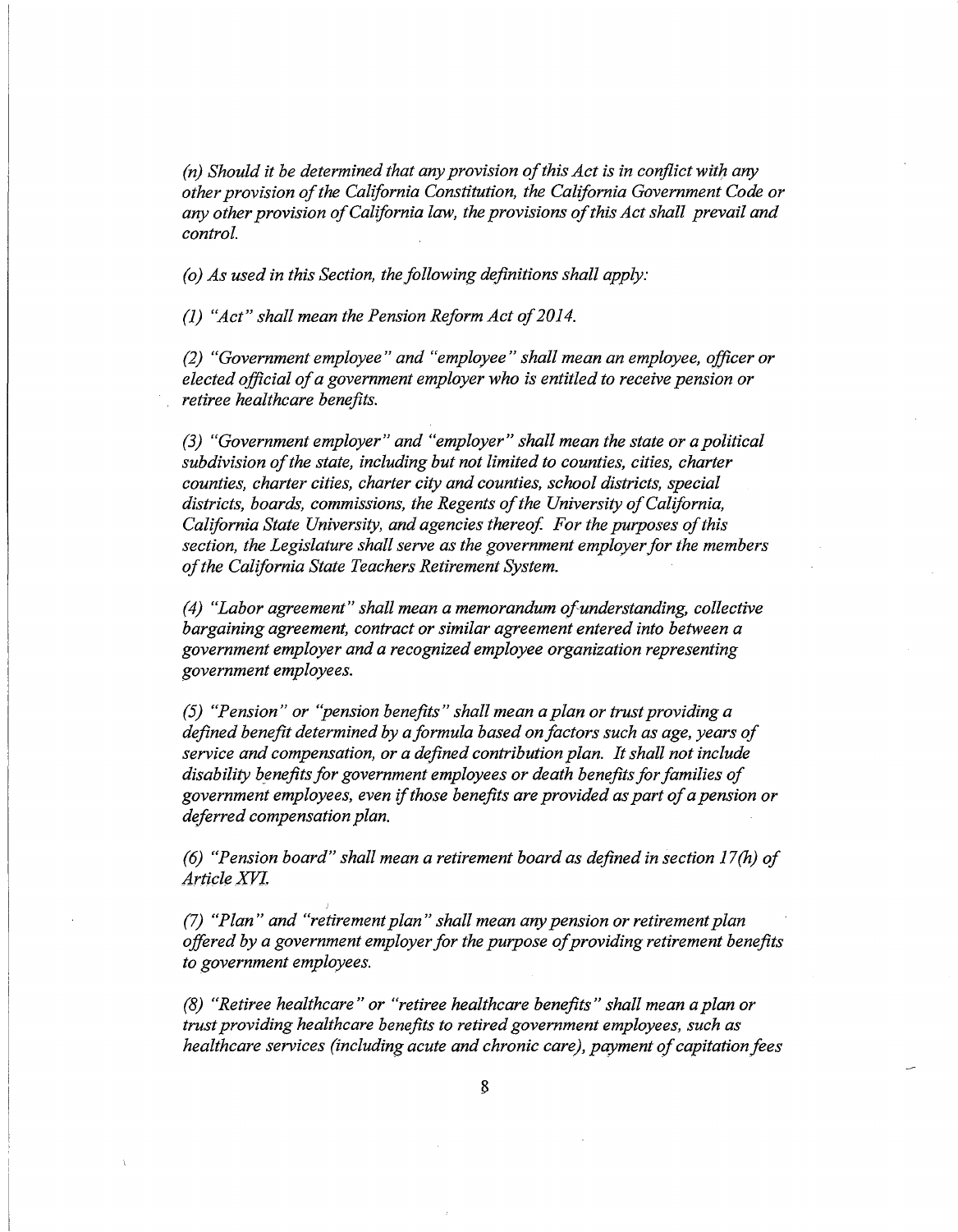*(including those for the United States Medicare Program), other medical services, and dental and vision services. It shall not include disability benefits for government employees or death benefits for families of government employees*  even if *those benefits are provided as part of a healthcare plan.* 

#### SECTION 5. Effective Date.

Except as otherwise provided herein, this Act shall become effective the day after its approval by the voters, pursuant to section  $10(a)$  of Article II of the California Constitution.

## SECTION 6. Conflicting Measures.

This Act is intended to be comprehensive. It is the intent of the People that in the event this Act and one or more measures relating to the same subject shall appear on the same statewide election ballot, the provisions of the other measure or measures shall be deemed to be in conflict with this Act. In the event that this Act receives a greater number of affirmative votes, the provisions of this Act shall prevail in their entirety, and all provisions of the other measure or measures shall be null and void.

#### SECTION 7. Liberal Construction.

This Act is an exercise of the public power of the people of the State of California for the protection of the health, safety, and welfare of the people of the State of California, and shall be liberally construed to effectuate its purposes.

#### SECTION 8. Severability.

If any provision of this Act, or part thereof, or the applicability of any provision or part to any person or circumstances, is for any reason held to be invalid or unconstitutional, the remaining provisions and parts shall not be affected, but shall remain in full force and effect, and to this end the provisions and parts of this Act are severable. The voters hereby declare that this Act, and each portion and part, would have been adopted irrespective of whether any one or more provisions or parts are found to be invalid or unconstitutional.

SECTION 9. Defending the Pension Reform Act of 2014.

(a) The people of the State of California declare that the proponents of this Act have a direct and personal stake in defending this Act and grant formal authority to the proponents to defend this Act in any legal proceeding, either by intervening in such legal proceeding, or by defending the Act on behalf of the people and the